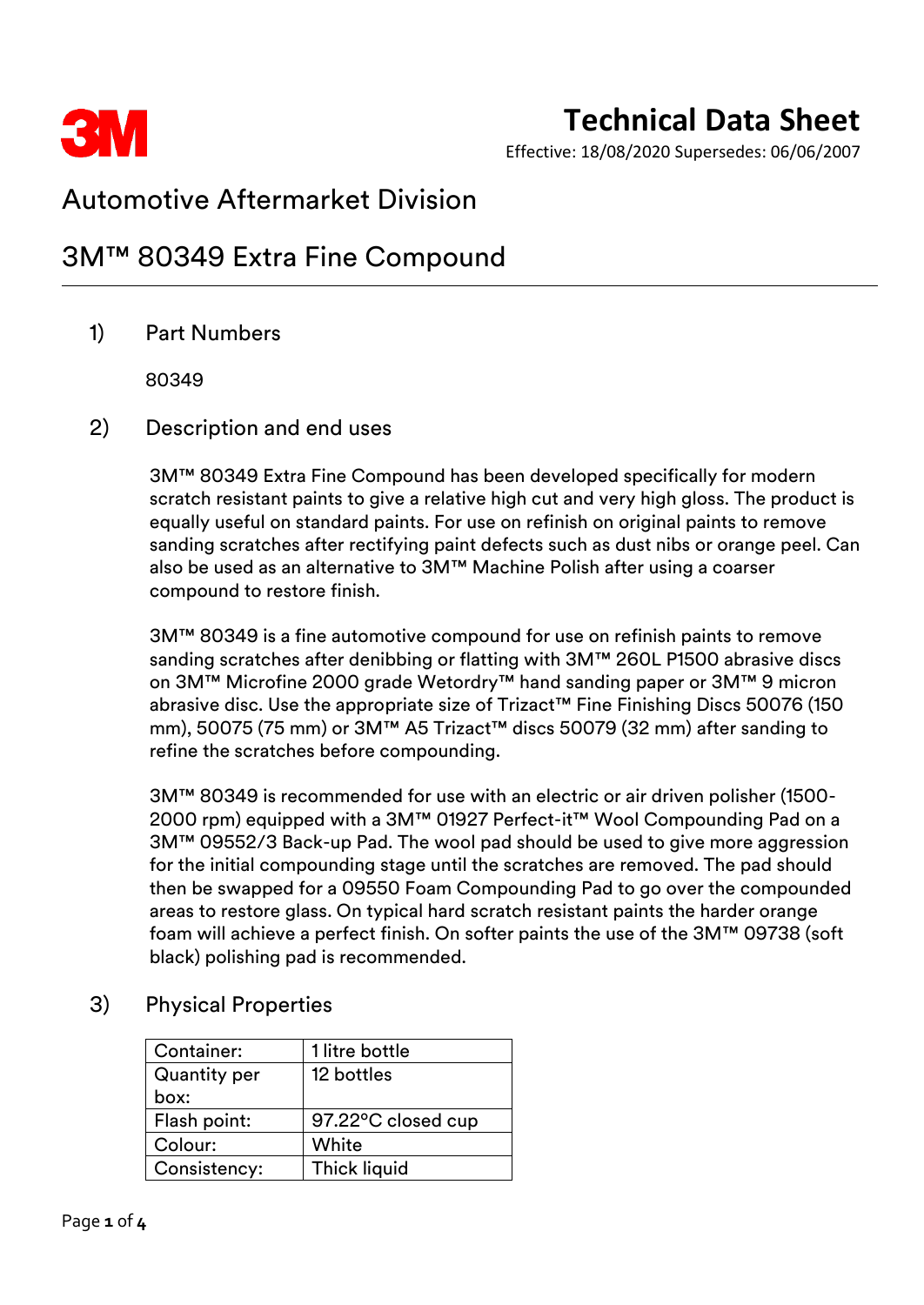

# **Technical Data Sheet**

Effective: 18/08/2020 Supersedes: 06/06/2007

| VOC <sub>s</sub> : | 15% by weight     |  |
|--------------------|-------------------|--|
|                    | SCAQ443           |  |
| Viscosity:         | 12,000-22,000 cps |  |
| pH:                | $7 - 8.5$         |  |
| % volatile:        | 70-80% by weight  |  |

#### 4) Directions for Use

1. Shaking the bottle before use is not necessary but may help in dispensing the product

2. Sand any defects with 3M™ 260L Hooking Finishing Film Discs P1500 or 3M™ Microfine Wetordry™ grade 2000. For denibbing 3M™ 9 micron discs can be used

3. Refine scratches with the corresponding size of Trizact™ Fine Finishing Discs. On hard scratch resistant paint it will be necessary to sand longer with the Trizact™ discs than on standard paints

4. Apply compound using a rotary polisher and a 01927 Wool Compounding Pad. Use sufficient compound and do not run dry on fresh paint

5. Check afterwards to see if all scratches have been removed by using 3M™ Glass Cleaner/3M™ Control Spray

6. If any scratches are remaining carry out step 4 again

7. If all scratches have been removed replace the 01927 pad with the 09550 Compounding Pad and apply compound. Buff to a high gloss using pressure at first then easing the pressure as the compound is drying out

8. Remove any residue with a 3M™ 60668 High Performance Cloth

9. Clean any spatter from adjacent panels and plastics/rubbers with a soft damp cloth

The above system for using 3M™ 80349 is ideal for removing individual dust nibs, especially as the scratch resistant paints are harder to refinish than standard paints. If, however, a large area rectification is needed then after the sanding and Trizact™ scratch refining stage use 80349 on a 200 mm 3M™ 05704 Superbuff™ III wool compounding pad before changing to the 150 mm 09550 foam compounding pad for the final stage. Alternatively use 3M™ 09374 Fast Cut Compound or 3M™ 50077 Trizact™ Compound on a 09550 Perfect-it™ Foam Compounding Pad then finish with 3M™ 80349 Extra Fine Compound on a clean 09550 foam pad.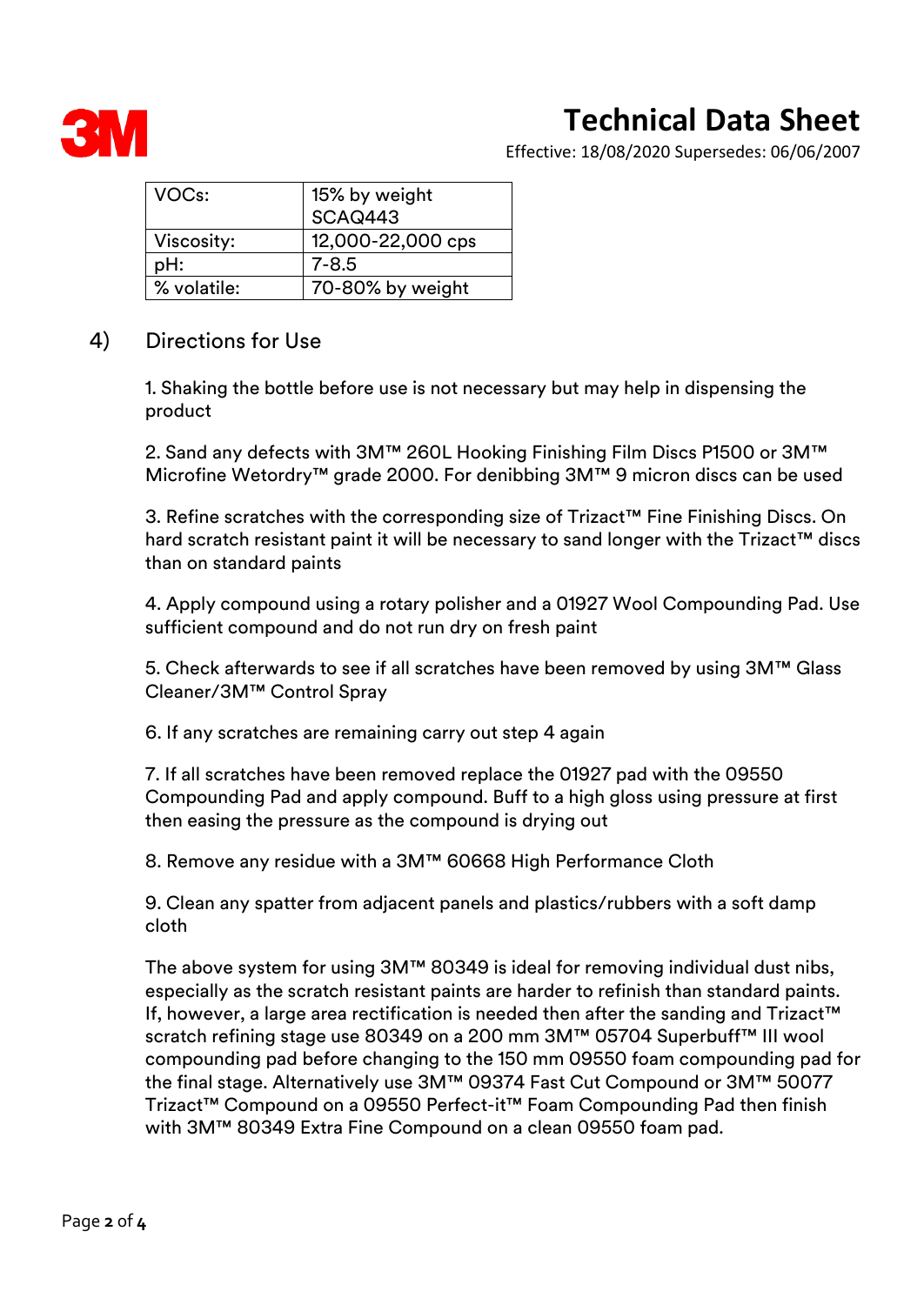

# **Technical Data Sheet**

Effective: 18/08/2020 Supersedes: 06/06/2007

5) Storage

Avoid frost Store upright Practical shelf life is 2 years

#### 6) Safety

Skin contact: Avoid contact with skin After contact with skin wash immediately with plenty of soap and water

Ingestion: If swallowed do not induce vomiting. Seek medical advice immediately and show the container or label

3M™ 80349 Extra Fine Compound is designed FOR PROFESSIONAL INDUSTRIAL USE ONLY.

#### 7) Disclaimer

All statements, technical information and recommendations are based on tests we believe to be reliable as at the date of hereof, but the accuracy or completeness thereof is not guaranteed. Please ensure before using the product that it is suitable for your intended use. Since the conditions and methods of use of the product and of the information referred to herein are beyond our control, other than for fraudulent misrepresentation, 3M expressly disclaims any and all liability as to any results obtained or arising from any use of the product or reliance on such information.